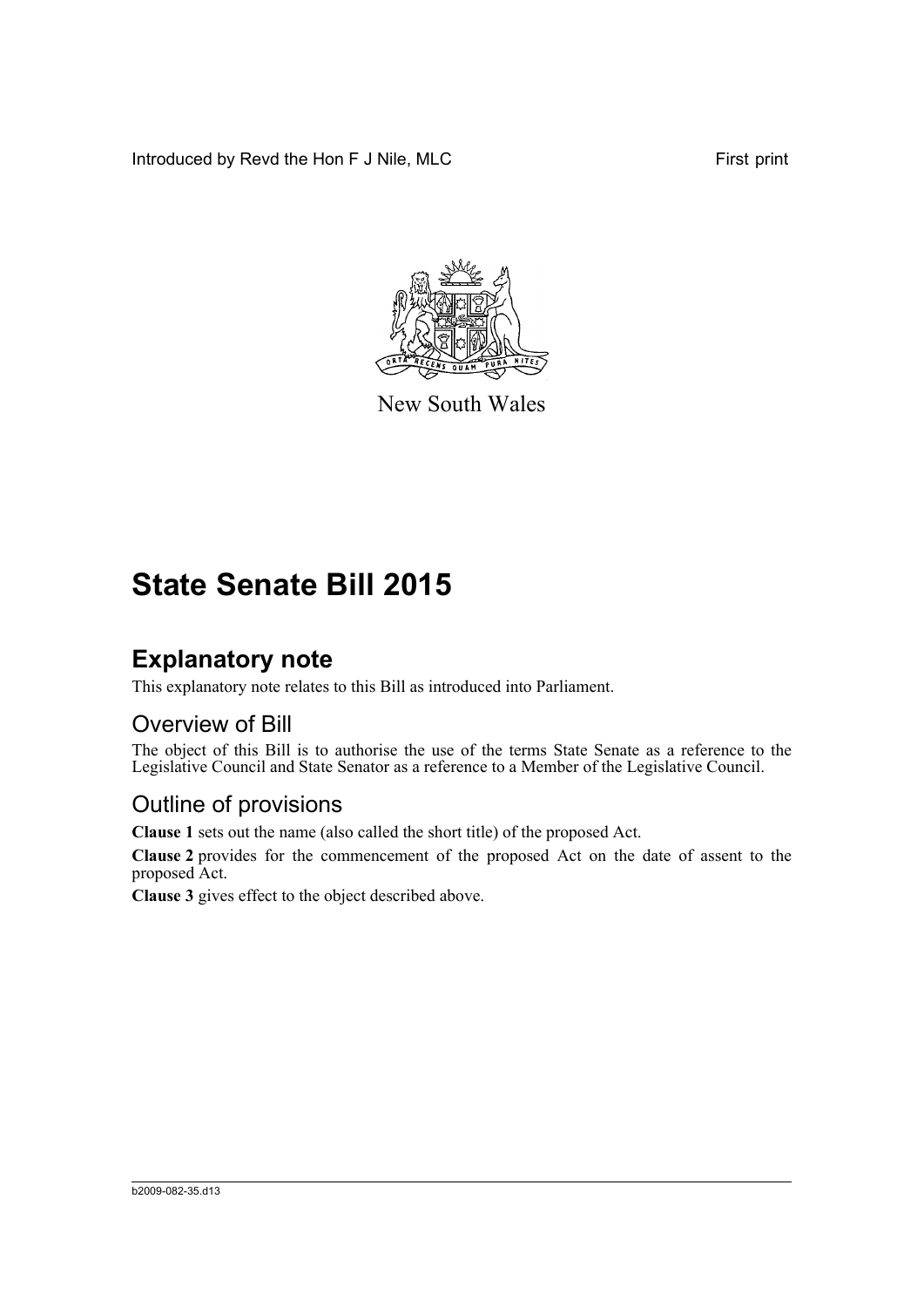Introduced by Revd the Hon F J Nile, MLC First print



New South Wales

# **State Senate Bill 2015**

## **Contents**

|           |                                 | Page |
|-----------|---------------------------------|------|
| $1 \quad$ | Name of Act                     |      |
|           | 2 Commencement                  |      |
|           | 3 The State Senate and Senators |      |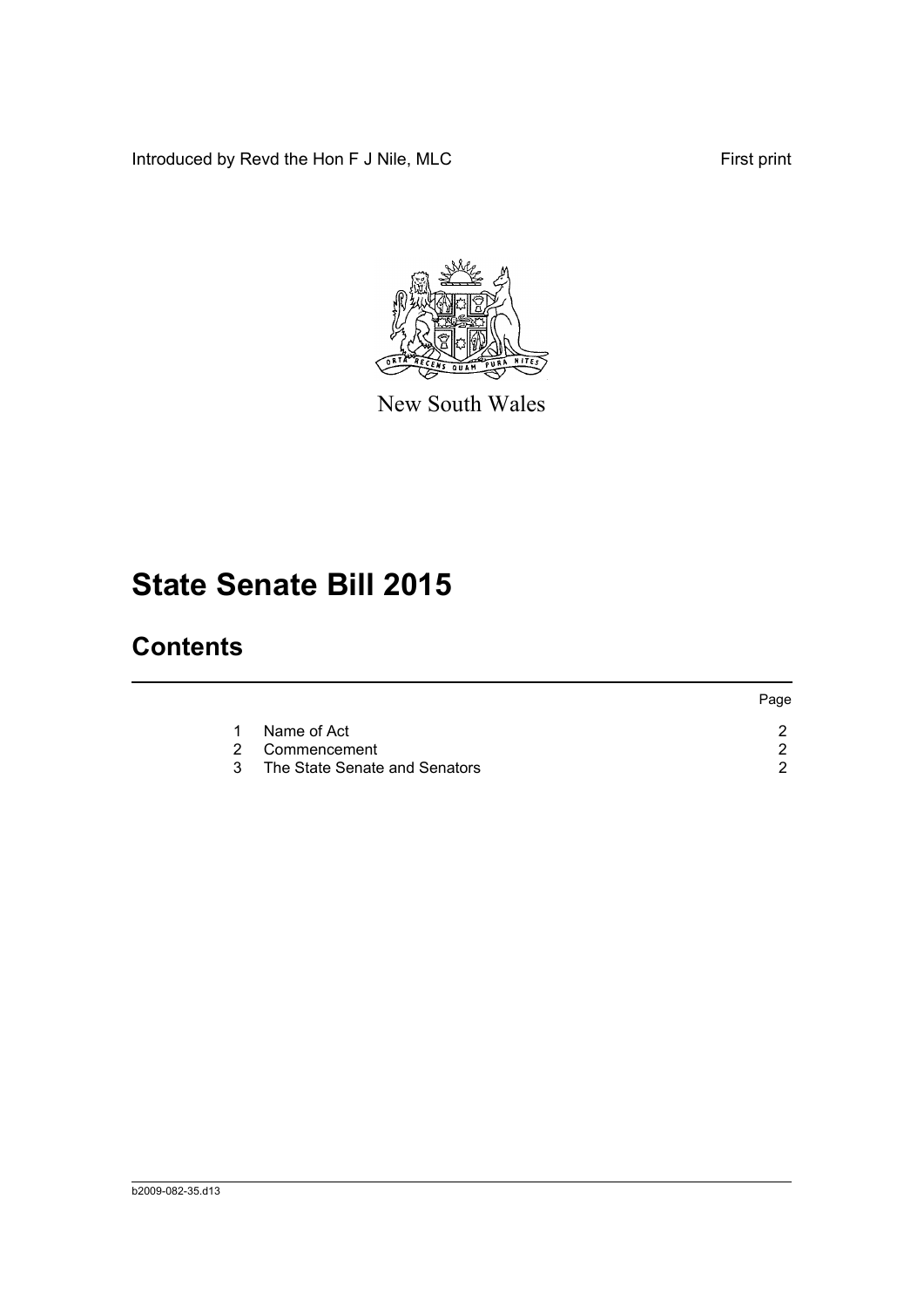

New South Wales

## **State Senate Bill 2015**

No , 2015

### **A Bill for**

An Act to authorise the use of the term State Senate as a reference to the Legislative Council and to authorise the use of the term State Senator as a reference to a Member of the Legislative Council.